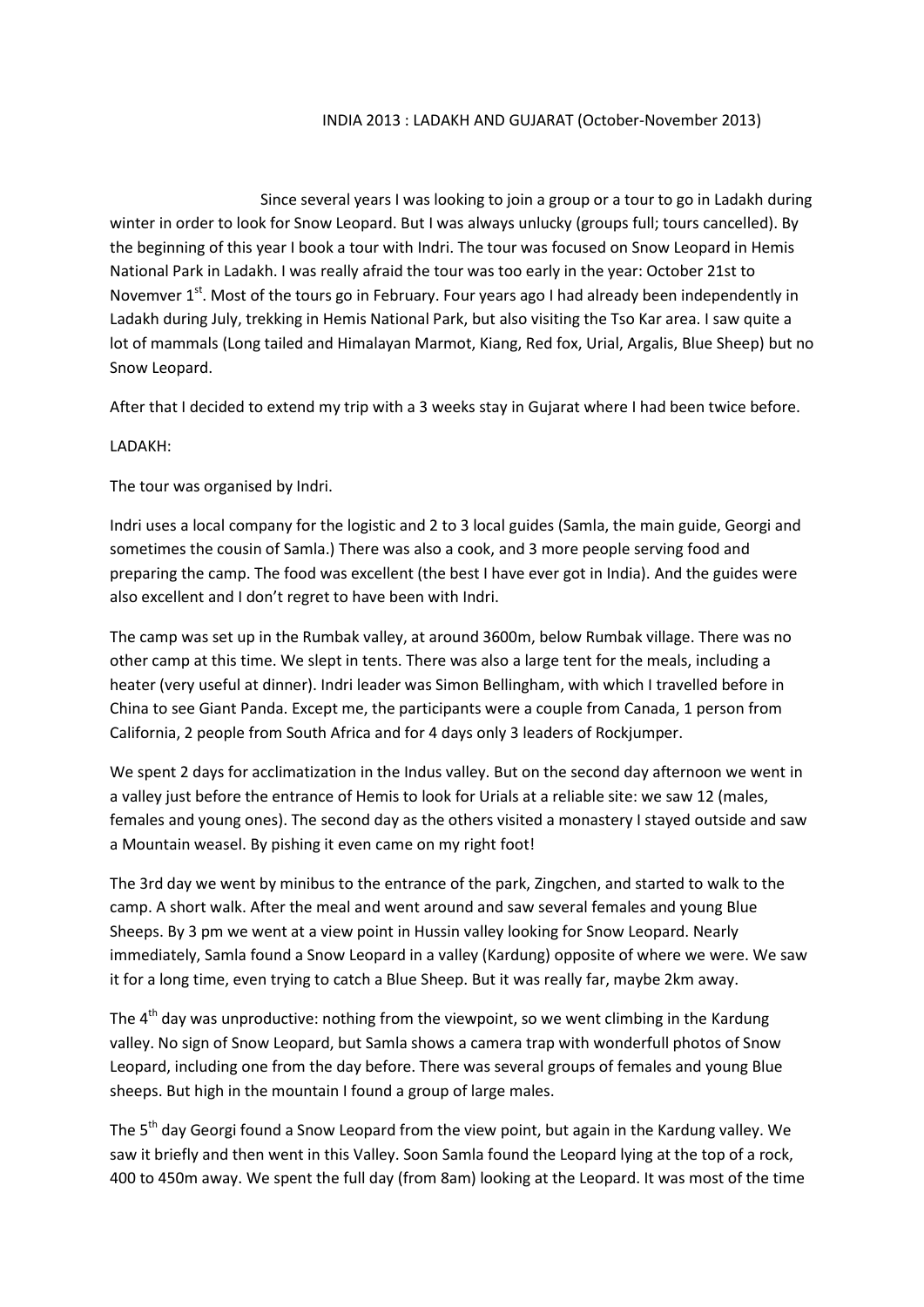sleeping, sometimes looking at us. When the sun has disappeared, it stood up and began to walk along the rock, walking down where there were 2 females and 1 young Blue Sheep. Is was invisible for the Blue sheeps. Its head appeared several times from a passage in the rock. Then finally, as the young Blue sheep had approached, it bounded and after a short pursuit caught the young Blue sheep, grabing the neck for at least 5 mn. It was exhausted, and after resting carried the prey to hide it. Then the night arriving we left to the camp.

The  $6<sup>th</sup>$  day early morning we went to the same place and saw the Leopard laying on the ground at the base of a cliff just above we saw it last evening. When the sun arrived on it, it moved twice, then disappeared in what was a cave or a passage in the cliff (it was a passage). As we didn't see more, we left and came back in the afternoon. This time the Leopard was at the top of the cliff where it was resting the full day before. Again, late afternoon we left.

The  $7<sup>th</sup>$  day, we tried the Hussin valley in the morning. Nothing except the usual Blue sheeps. In the afternoon we went again in the Kardung valley at the place where we had seen the Snow leopard, but saw nothing. Then most of us climbed to the base of the cliff to see if the dead Blue sheep was still there. It was, but there still was only the head, skin, legs, stomach and intestines.

The  $8<sup>th</sup>$  day we walked up in the main valley to our new camp set above Urutse village. It was higher up and of course colder. In the afternoon we looked for animals from the camp. I saw a nice male blue sheep, when the others called me: They had spotted and showed me a Snow Leopard on the ridge of a mountain far away. Then I saw my first Woolly hare.

The 9<sup>th</sup> day we climbed to the pass, looking for Argalis without luck (it is one of the places where I saw Argalis (only 3) on my first trip-I saw more above Tso Kar). Wooly hares were common, but no sign of the hoped Eurasian lynx. After that we slept again in the main camp.

The  $10<sup>th</sup>$  day we went down from the camp to Zingchen. While stopping at the junction to Rumbak village, 1 of us saw what she thought was a squirrel. In fact it was a Mountain weasel, but it was not alone because there was a second one smaller (apparently a young one). Then we arrived in Zingchen where our minibus was waiting for us. Our aim was to drive to Ulley village to look for Siberian ibex. Just before arriving the villagers had seen a Wollf killing one of their sheep. We arrived just a little too late.

The 11<sup>th</sup> day we looked again without success where the wolf had been seen, and spent the rest of the morning looking for Ibex. Finally I found a far young male. After lunch we were driven back to Leh. But near Likir Georgi spotted from the car 3 Urials.

During our stay in Hemis NP we saw more or less 100 Blue sheeps: females and young at "low" altitude and larges males high in the mountain.

If when we arrived in Leh and Hemis it was not cold (even warm in Leh), day after day it became colder, freezing by night (but less than minus 5). Nevertheless it was really cold when you stay 1 full day seating in front of a Leopard. I don't regret to have been at this time of the year, and not in February when it get minus 20 by night.

The 12<sup>th</sup> day I left the group and flew back to Delhi, and the day after to Ahmedabad, capital of Gujarat.